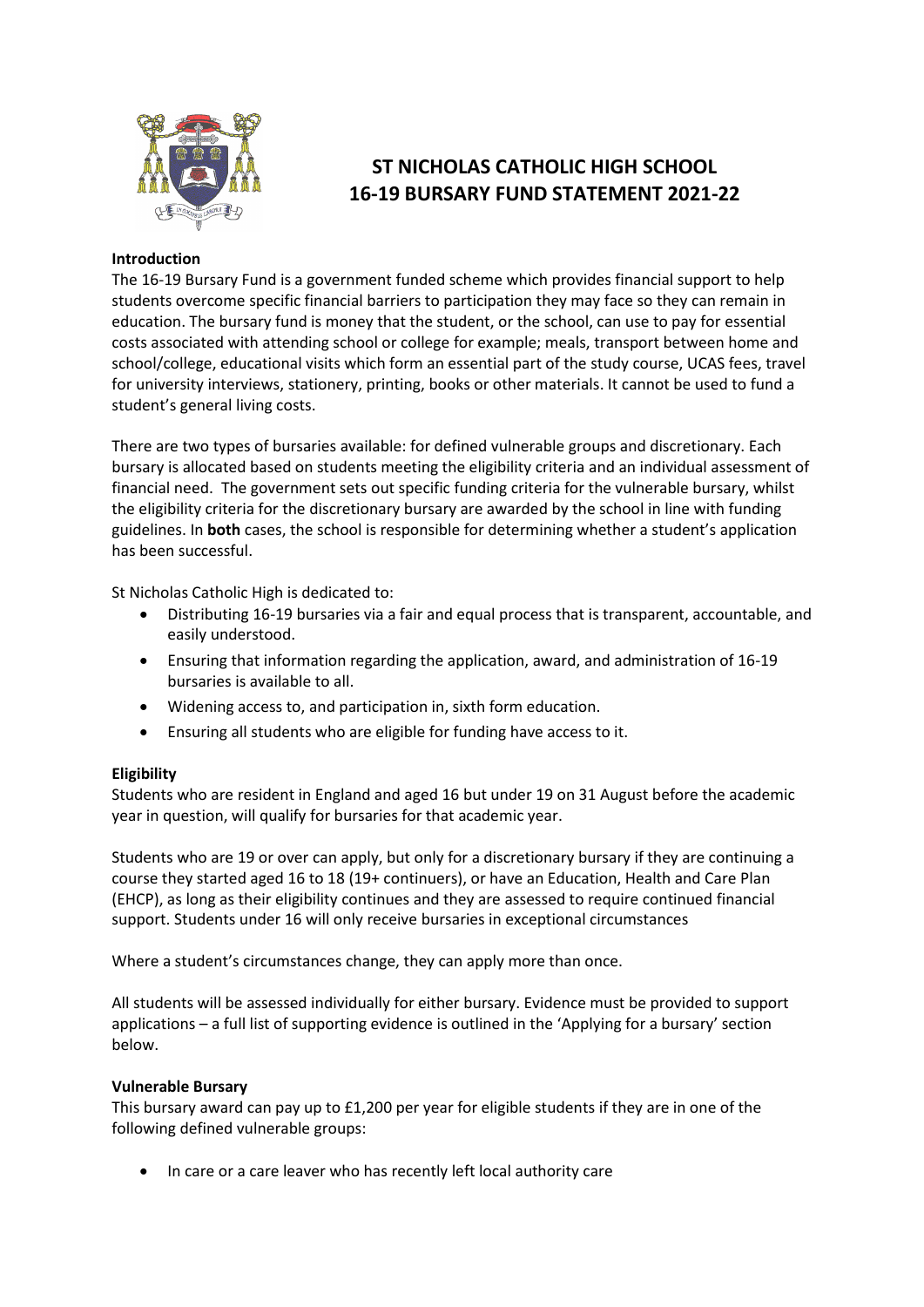- receiving Income support or Universal Credit because they are financially supporting themselves of financially supporting themselves and someone who is dependent on them and living with them such as a child or partner
- receiving Disability Living Allowance or Personal Independence Payments in their own right as well as Employment and Support Allowance or Universal Credit in their own right

Any student who is in a vulnerable defined group can apply for a vulnerable bursary, but it is not an automatic entitlement. Any award made will be the amount the student actually needs to participate in study. This may be pro-rated where the school deems it appropriate to do so, for example, if a student is undertaking a part-time course (study programme lasting less than 30 weeks). Alternatively, we may decide to allocate more than £1,200 if a student needs extra help to remain in education.

The school is responsible for determining whether a student is eligible for a vulnerable bursary, based on an assessment of actual financial need on an individual case by case basis. If a student meets the above criteria, but we believe a bursary is not required as they do not have any financial need and do not need further support, we may decide not to distribute a bursary to this student. This may include, for example, where:

- A student is attending specialist residential provision that covers their educational costs in full
- A student is taking a distance learning programme who has no financial barriers to participation, e.g. no travel or food costs.
- A student is in local authority care whose educational costs are covered in full by the local authority.
- A student is financially supported by their partner.

# **Discretionary bursary**

Discretionary bursaries can be awarded to help with the costs associated with participating in education at school, and will be based on an assessment of a student's individual circumstances and their actual financial need. There is no flat rate for the level of funding that can be awarded and will be based on the amount the student needs to participate in education however allocation of funds will only be decided once all applications have been processed to ensure fairness and equality. This is because the funding provided by the government is a fixed sum allocated to the school in advance and is not based on the number of applicants.

Household income will be used to establish individual student financial need as well as distance to travel to school and actual participation costs.

Students who are eligible to receive free school meals can apply however other sources of school funding for free meals will be considered when assessing their overall need for support from the bursary fund. Students will not be entitled for additional help with meal costs.

# **Application process**

All students joining or continuing into the schools sixth form at the start of September will be given the opportunity to apply. They must complete the 16-19 Bursary Application form and provide the necessary supporting documentation including a statement of actual participating costs. The school does understand that student's circumstances and needs can change at any time, so we do not implement a cut-off date for applications. However, wherever possible, applications should be submitted by 30<sup>th</sup> September of each academic year. Applications will be reviewed and approved by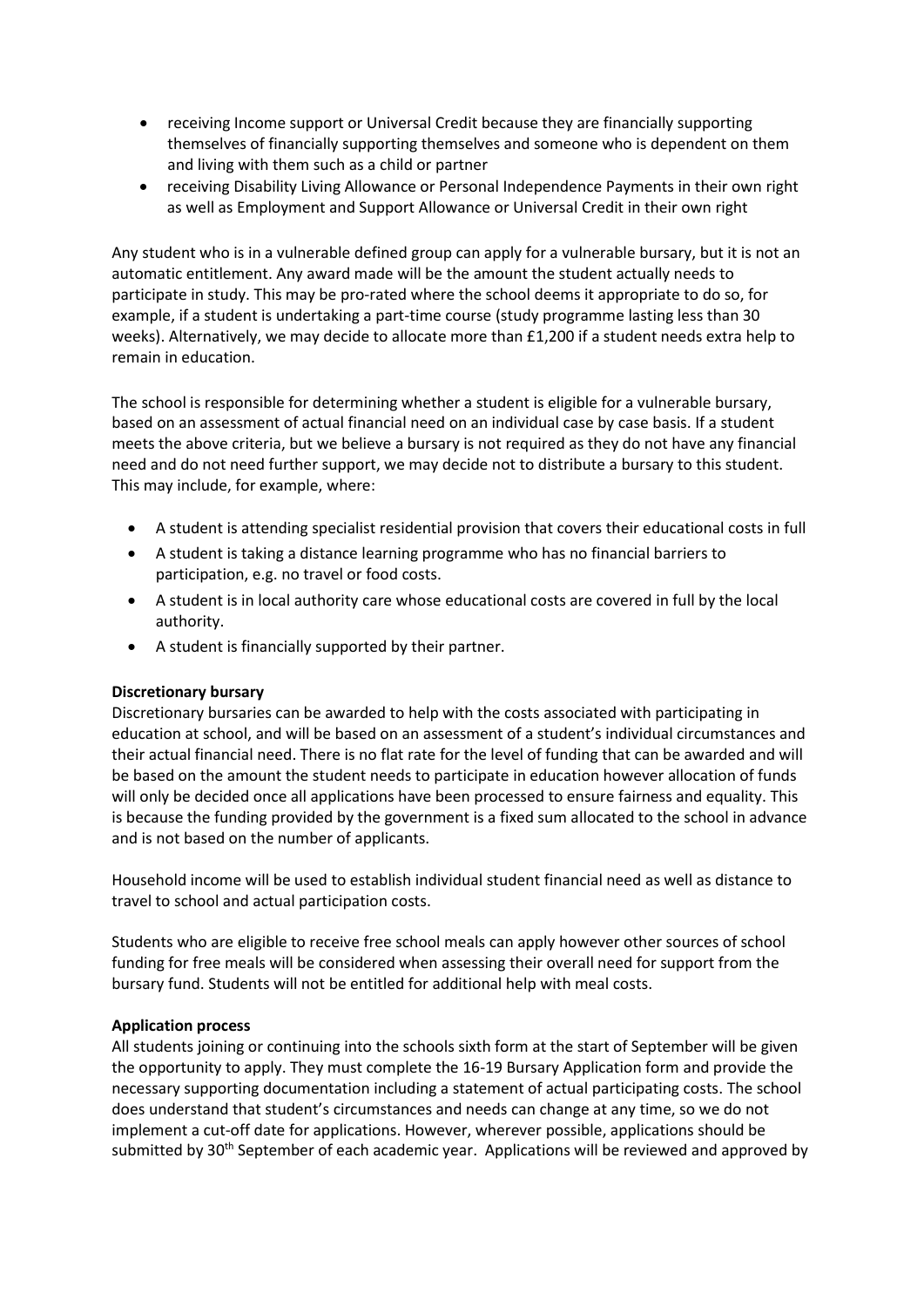the School Business Manager and Director of Sixth Form. The school will endeavour to assess all applications received at the earliest opportunity.

Verifying the eligibility of all applicants is an integral feature of the assessment process. Students must supply suitable evidence to support their application. Copies of this evidence will be retained for six years for auditing purposes.

# Evidence should be provided as follows:

## **Vulnerable bursary**

Students must provide evidence that they are in receipt of the specified benefits in their own name or that they fully meet the definitions as follows.

- for students who are in care or a care leaver, written confirmation of their current or previous looked-after status from the relevant local authority - this is the local authority that looks after them or provides their leaving care services. The evidence could be a letter or an email but must be clearly from the local authority
- for students in receipt of Income Support or Universal Credit, a copy of their Income Support or UC award notice. This must clearly state that the claim is in the student's name/confirm they are entitled to the benefits in their own right. The evidence must not state any conditions that prevent them from participating in further education or training.
- for students receiving Universal Credit/Employment Support Allowance and Disability Living Allowance and Personal Independence Payments, a copy of their UC claim from DWP. Evidence of receipt of Disability Living Allowance or Personal Independence Payment must also be provided.

# **Discretionary bursary**

Applicants must provide the type of evidence needed to verify their household income and/or transport costs. Documents will include 3 most recent monthly Tax Credits or Universal Credit award notices for example. Students eligible for Free School Meals do not need to provide any evidence as the Local Authority provides the school with confirmation of all eligible students.

Students should submit the documentation to the Finance Office as soon as possible after completing the application form. Documents should be placed in a sealed, clearly marked envelope 'For the attention of the Finance Office' and either hand-delivered to school reception or posted to the school.

Please note that deliberate understatements of income may result in payments being stopped, reclaimed and if necessary, reported to the Police as an incidence of fraud.

#### **Conditions for receiving the bursary**

Students must only spend bursary payments awarded to them to help them participate in education whilst attending St Nicholas Catholic High School as identified and agreed in their application.

All bursary awards will also be subject to students adhering to the Sixth Form Code of Conduct which includes expected standards of attendance, behaviour, and attainment. 100% attendance will be expected unless acceptable reason(s) are provided for it falling lower or absences are authorised. Bursary payments will be weighted 50% on attendance and 50% on behaviour/attainment (this will be judged based on SSA grades awarded in lessons where a minimum grade 2 will be considered acceptable).